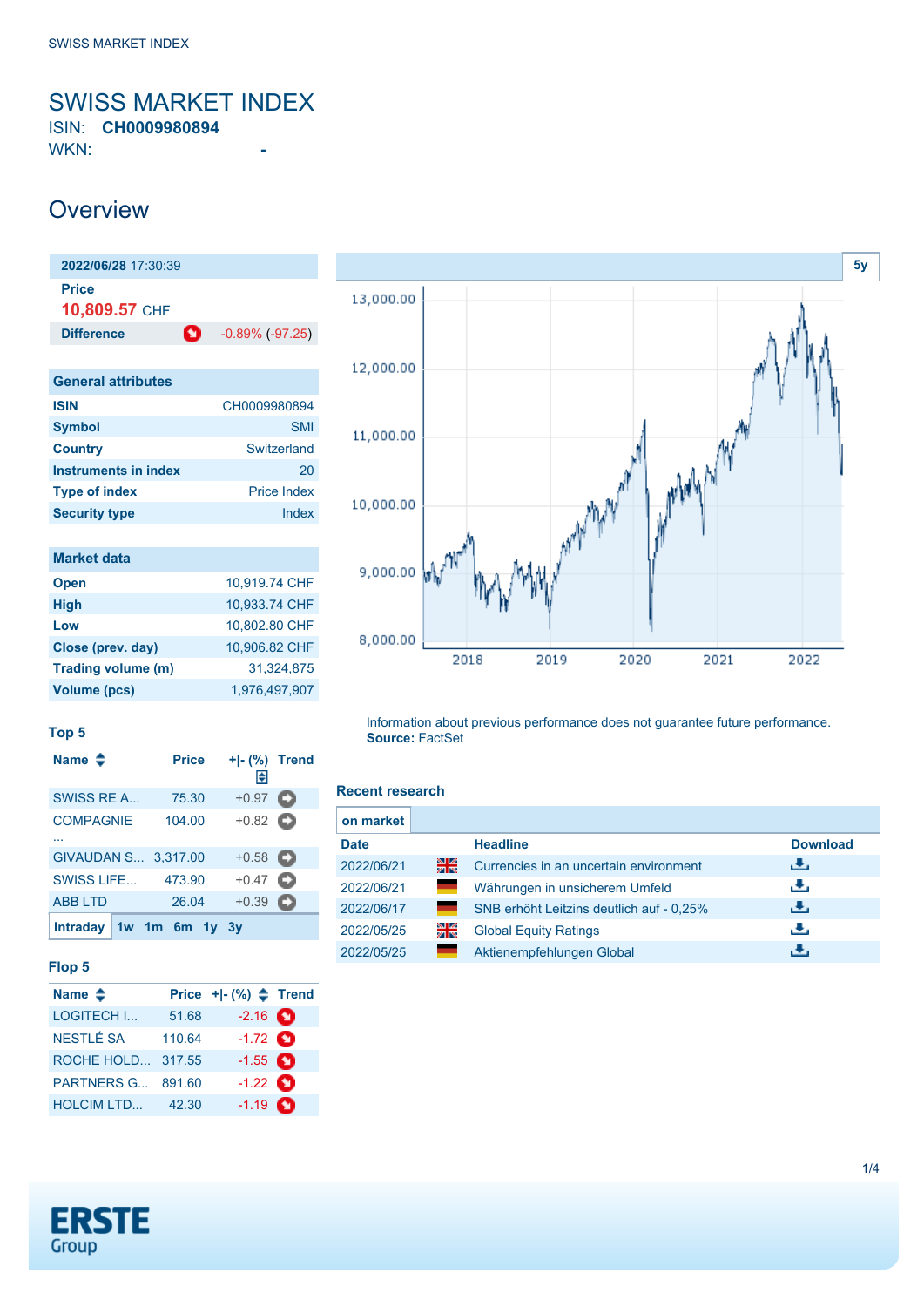**SWISS MARKET INDEX** 

| Intraday $1w$ 1m 6m 1y 3y  |  |  |    |
|----------------------------|--|--|----|
|                            |  |  |    |
| <b>Futures and Options</b> |  |  |    |
| <b>Related Futures</b>     |  |  | 15 |
| <b>Related Options</b>     |  |  |    |
|                            |  |  |    |

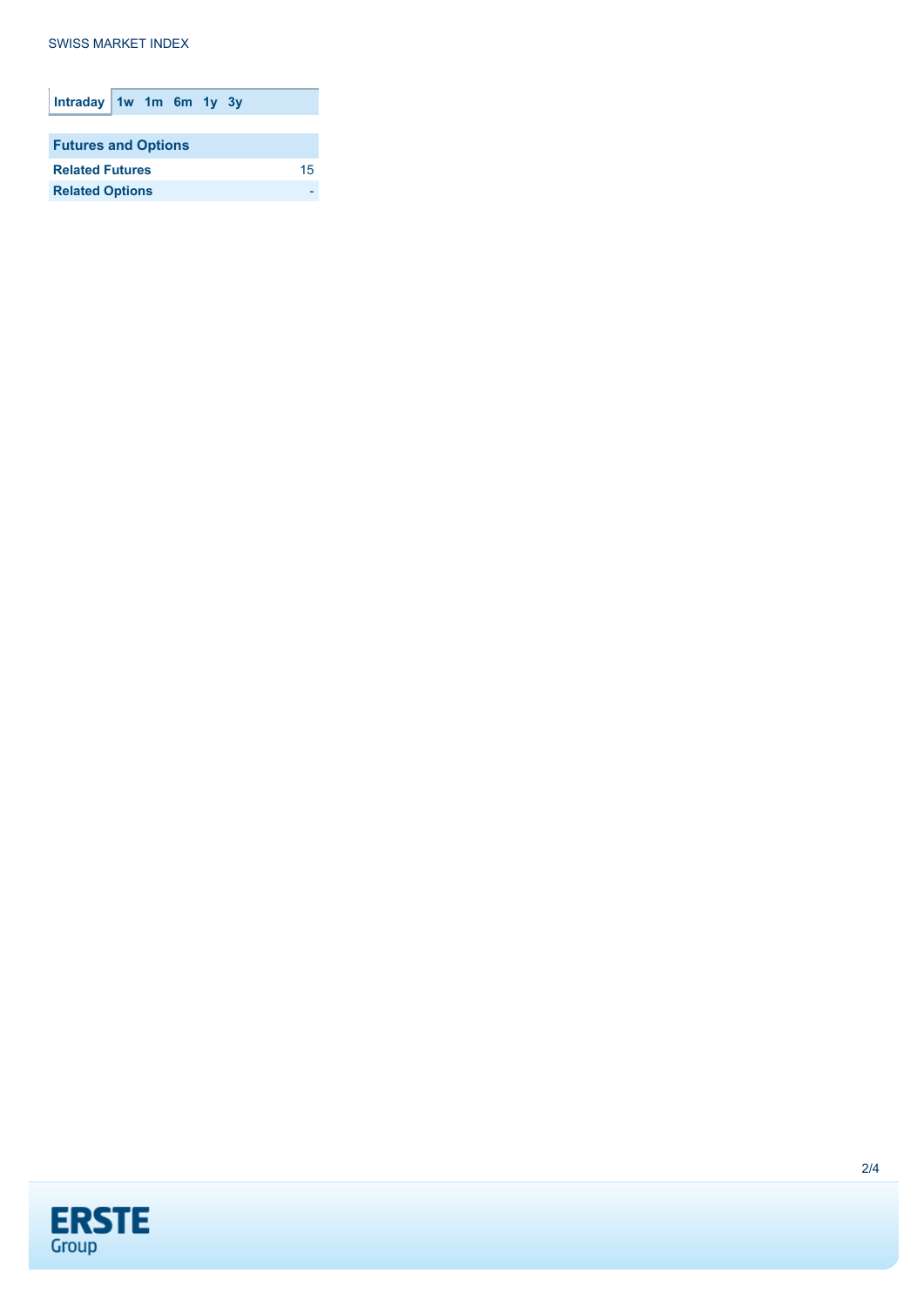## **Details**

**2022/06/28** 17:30:39 **Price**

**10,809.57** CHF

**Difference 1** -0.89% (-97.25)

| <b>General attributes</b>   |              |
|-----------------------------|--------------|
| <b>ISIN</b>                 | CH0009980894 |
| <b>Symbol</b>               | <b>SMI</b>   |
| <b>Country</b>              | Switzerland  |
| <b>Security type</b>        | Index        |
| <b>Instruments in index</b> | ンロ           |

| <b>Market data</b> |  |  |  |
|--------------------|--|--|--|
|                    |  |  |  |
|                    |  |  |  |

| <b>Open</b>         | 10,919.74 CHF |
|---------------------|---------------|
| <b>High</b>         | 10.933.74 CHF |
| Low                 | 10,802.80 CHF |
| Close (prev. day)   | 10,906.82 CHF |
| Trading volume (m)  | 31.324.875    |
| <b>Volume (pcs)</b> | 1,976,497,907 |
|                     |               |

| <b>Performance and Risk</b>     |                |           |           |  |
|---------------------------------|----------------|-----------|-----------|--|
|                                 | 6 <sub>m</sub> | 1v        | 3v        |  |
| <b>Perf (%)</b>                 | $-16.66\%$     | $-9.99\%$ | $+9.21%$  |  |
| Perf (abs.) -2,160.96 -1,199.60 |                |           | $+911.33$ |  |
| <b>Beta</b>                     |                |           |           |  |
| <b>Volatility</b>               | 19.20          | 15.59     | 17.83     |  |



Information about previous performance does not guarantee future performance. **Source:** FactSet

| <b>Price data</b>                           |                            |
|---------------------------------------------|----------------------------|
| Ø price 5 days   Ø volume 5 days (pcs.)     | 10,704.23 CHF (36,701,494) |
| Ø price 30 days   Ø volume 30 days (pcs.)   | 11,160.38 CHF (41,451,422) |
| Ø price 100 days   Ø volume 100 days (pcs.) | 11,752.75 CHF (44,208,856) |
| Ø price 250 days   Ø volume 250 days (pcs.) | 12,057.01 CHF (37,474,185) |
| <b>YTD High   date</b>                      | 12,997.15 CHF (2022/01/03) |
| <b>YTD Low   date</b>                       | 10,349.65 CHF (2022/06/22) |
| 52 Weeks High   date                        | 12,997.15 CHF (2022/01/03) |
| 52 Weeks Low   date                         | 10,349.65 CHF (2022/06/22) |